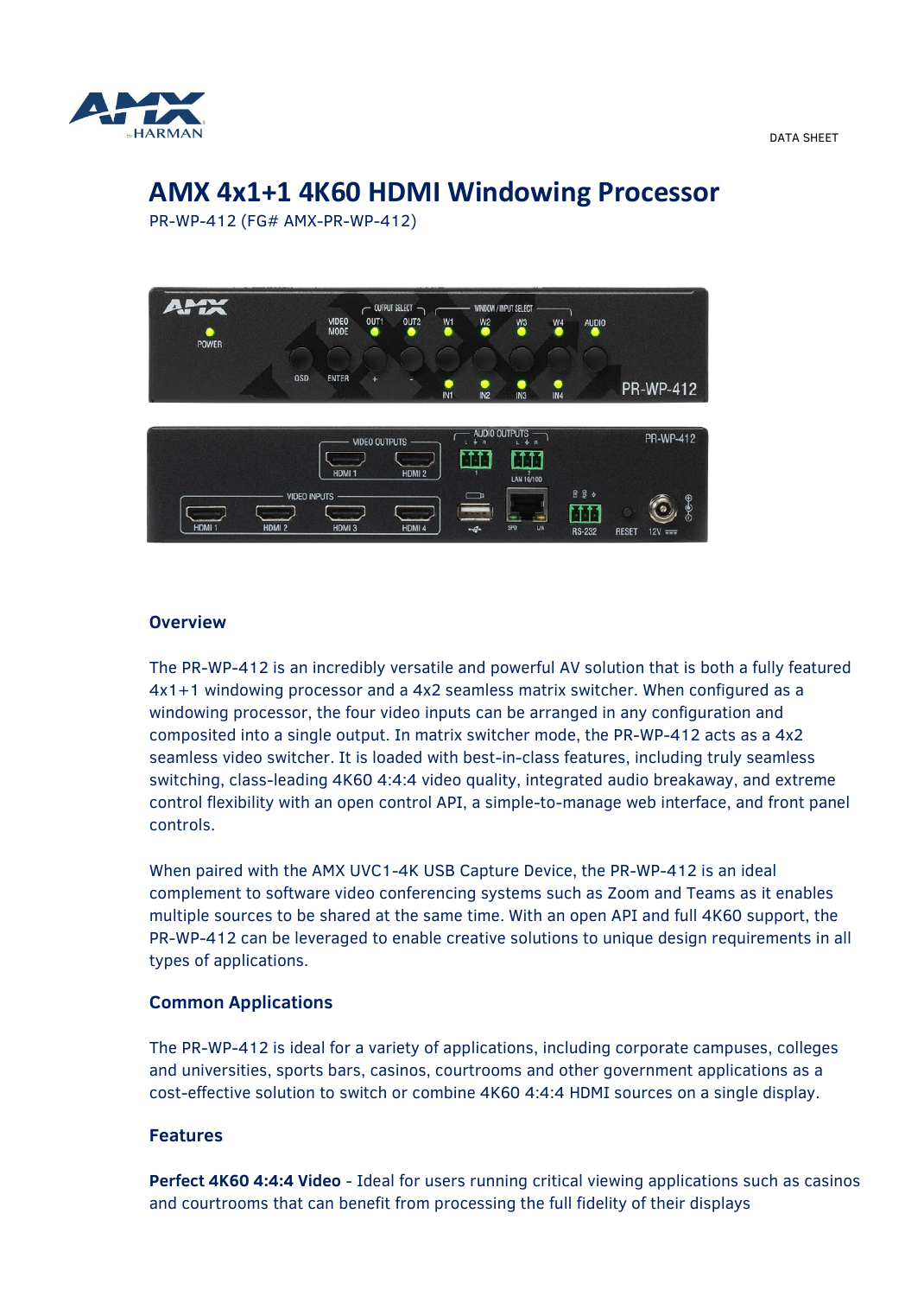HDMI 2.0 & HDCP 2.2 - Supports the latest video standards to realize the full capabilities of **HDMI** interfaces

High Dynamic Range (HDR) Support - Support for Deep Color

Multi-Window Processing - Up to four simultaneous, freely scalable windows can be processed using the  $4x1+1$  multi-windowing mode

Seamless Switching - Ensures uninterrupted screen transitions during source selections when switching in 4x2 matrix mode

Audio Pass-Through & De-Embedding - Empowers independent audio source selection and routing to HDMI outputs in all modes

H-Control Upgradable - Ready to support H-control in the future by firmware re-writing via **USB** 

Multiple Control Options - Multiple control options are available including: Open API Control over IP and Serial, full Web GUI console, and front panel buttons

| General                      |                                                                                                                                                                                                                                    |
|------------------------------|------------------------------------------------------------------------------------------------------------------------------------------------------------------------------------------------------------------------------------|
| <b>Dimensions</b>            | 8.07 in (20.5cm) depth<br>8.4 in (21.35cm) width<br>1.73 in $(4.4cm)$ height                                                                                                                                                       |
| Weight                       | Approx. 3.1 lbs (1.4 kg)                                                                                                                                                                                                           |
| <b>Shipping Weight</b>       | Approx. 5.1 lbs (2.3 kg)                                                                                                                                                                                                           |
| <b>Mounting Options</b>      | V-Style surface mount brackets (AVB-VSTYLE-SURFACE-MNT)<br>V Style Single Module Pole Mounting Kit (AVB-VSTYLE-POLE-MNT)<br><b>V-Style Rack Shelf (NMX-VRK)</b>                                                                    |
| <b>MTBF</b>                  | 357,865 hrs                                                                                                                                                                                                                        |
| <b>Airflow Approvals</b>     | Forced air cooling from right to left (openings on sides of case)                                                                                                                                                                  |
| <b>Regulatory Compliance</b> | <b>FCC Part 15 Class B</b><br><b>EN 55032</b><br>EN 55035<br><b>CB IEC/EN 60950</b><br><b>CB IEC/EN 62368-1</b><br>UL 62368-1<br><b>RoHS/REACH</b><br><b>EMC (Australia)</b><br><b>EMC (Canada)</b><br><b>EMC (UKCA)</b><br>Prop65 |
| <b>Included Accessories</b>  | 1x 12V/3A DC Power Adapter<br>1x US Pins<br>1x EU Pins<br>1x UK Pins<br>1x AU Pins<br>3x 3-Pin Terminal Blocks<br><b>4x Shockproof Feet</b>                                                                                        |

## **Specifications**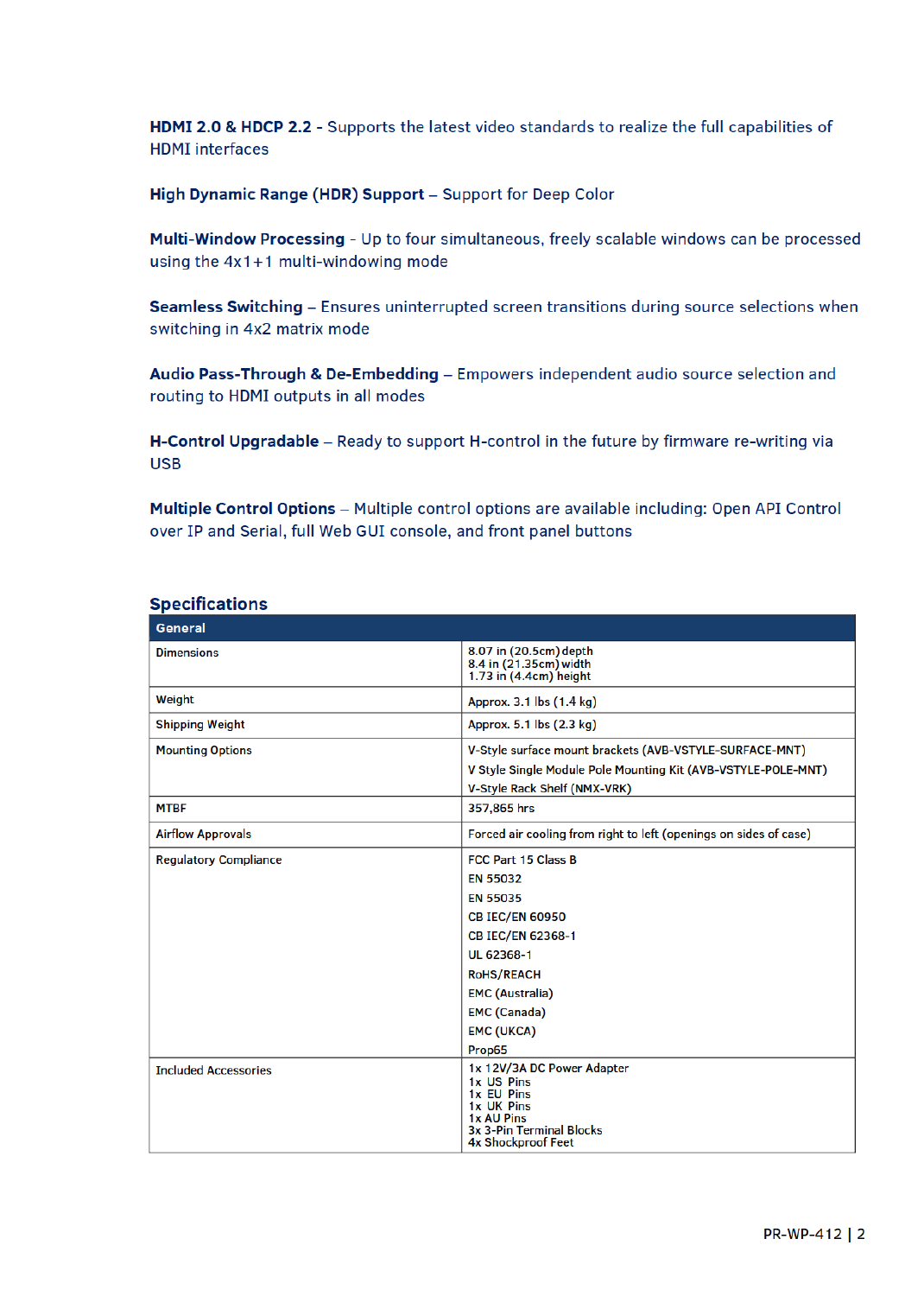| <b>Active Power Requirements</b> |                                                        |  |
|----------------------------------|--------------------------------------------------------|--|
| <b>AC Power</b>                  | 12 VDC 3A Max Output; 100-240V 50/60Hz AC Input        |  |
| <b>Power Consumption</b>         | 22.6 Watts max                                         |  |
|                                  | 8.3 Watts idle                                         |  |
| <b>Power Connector</b>           | 2.5 mm Screw Down Locking Power Connector              |  |
| <b>Power Supply</b>              |                                                        |  |
| <b>External, Included</b>        | Yes                                                    |  |
| <b>Environmental</b>             |                                                        |  |
| <b>Temperature (Operating)</b>   | 32°F (0°C) to 122°F (50°C)                             |  |
| <b>Temperature (Storage)</b>     | -4°F (-20°C) to 140°F (60°C)                           |  |
| <b>Humidity (Operating)</b>      | 10% to 90% RH (non-condensing)                         |  |
| <b>Humidity (Storage)</b>        | 10% to 90% RH (non-condensing)                         |  |
| <b>Thermal Dissipation (Max)</b> | 77.1 BTU/hr                                            |  |
| <b>Back Connectors</b>           |                                                        |  |
| <b>DC Power</b>                  | 2.5 mm Screw Down Locking Power Connector              |  |
| <b>HDMI</b> Input                | (4) HDMI Type A Port                                   |  |
| <b>HDMI Output</b>               | (2) HDMI Type A Port                                   |  |
| LAN10/100 Ethernet Port          | RJ-45 Connector, TCP/IP Port                           |  |
| <b>Analog Stereo Output</b>      | (2) 3 Position 3.5mm pluggable Phoenix Terminal Block  |  |
| RS-232 Port                      | (1) 3 Position 3.5 mm pluggable Phoenix Terminal Block |  |

| <b>Front Indicators</b>                 |                                                                                                                       |
|-----------------------------------------|-----------------------------------------------------------------------------------------------------------------------|
| <b>Power Indicator</b>                  | (1) LED, Solid ON (green) when power is applied                                                                       |
| <b>Output Indicator</b>                 | (2) LED, Solid ON (green) when selecting output from front panel                                                      |
| <b>Input Indicator</b>                  | (4) LED, Solid ON (green) when selecting input from front panel                                                       |
| <b>Window Indicator</b>                 | (4) LED, Solid ON (green) when selecting window from front panel                                                      |
| <b>Audio Indicator</b>                  | (1) LED, Solid ON (green) when selecting audio from front panel                                                       |
|                                         |                                                                                                                       |
| <b>Controls and Indicators</b>          |                                                                                                                       |
| <b>Power Indicator</b>                  | LED (Green) ON when the unit is powered on                                                                            |
| <b>Ethernet Link/Act Indicator</b>      | (1) Link/Activity LED (yellow) blinks when receiving Ethernet data<br>packets, one on Ethernet RJ-45                  |
| <b>Ethernet Speed Indicator</b>         | (1) Speed LED (green), ON when the Ethernet connection speed is 100<br>Mbps and OFF when the speed is 10 Mbps         |
| <b>OSD Button</b>                       | Press to activate OSD Menu on output video, or to back out from Menu<br>items                                         |
| <b>Video Mode / Enter Button</b>        | Press this button to sequentially switch the unit's operational mode<br>between Matrix, P-in-P, 3-Stack, and Quad     |
|                                         | When OSD Menu is active, press to confirm (enter) a selection                                                         |
| <b>Output Selection Buttons</b>         | (2) Key Buttons, (2) LED Indicator, press to select an output                                                         |
|                                         | When OSD Menu is active, press to up $(+)$ and down $(-)$                                                             |
| <b>Window / Input Selection Buttons</b> | (4) Key Buttons, (4) LED Indicator for windows, (4) LED Indicator for<br>inputs, press to select a window or an input |
| <b>Audio Button</b>                     | Press to select an input audio or a window's audio for each output                                                    |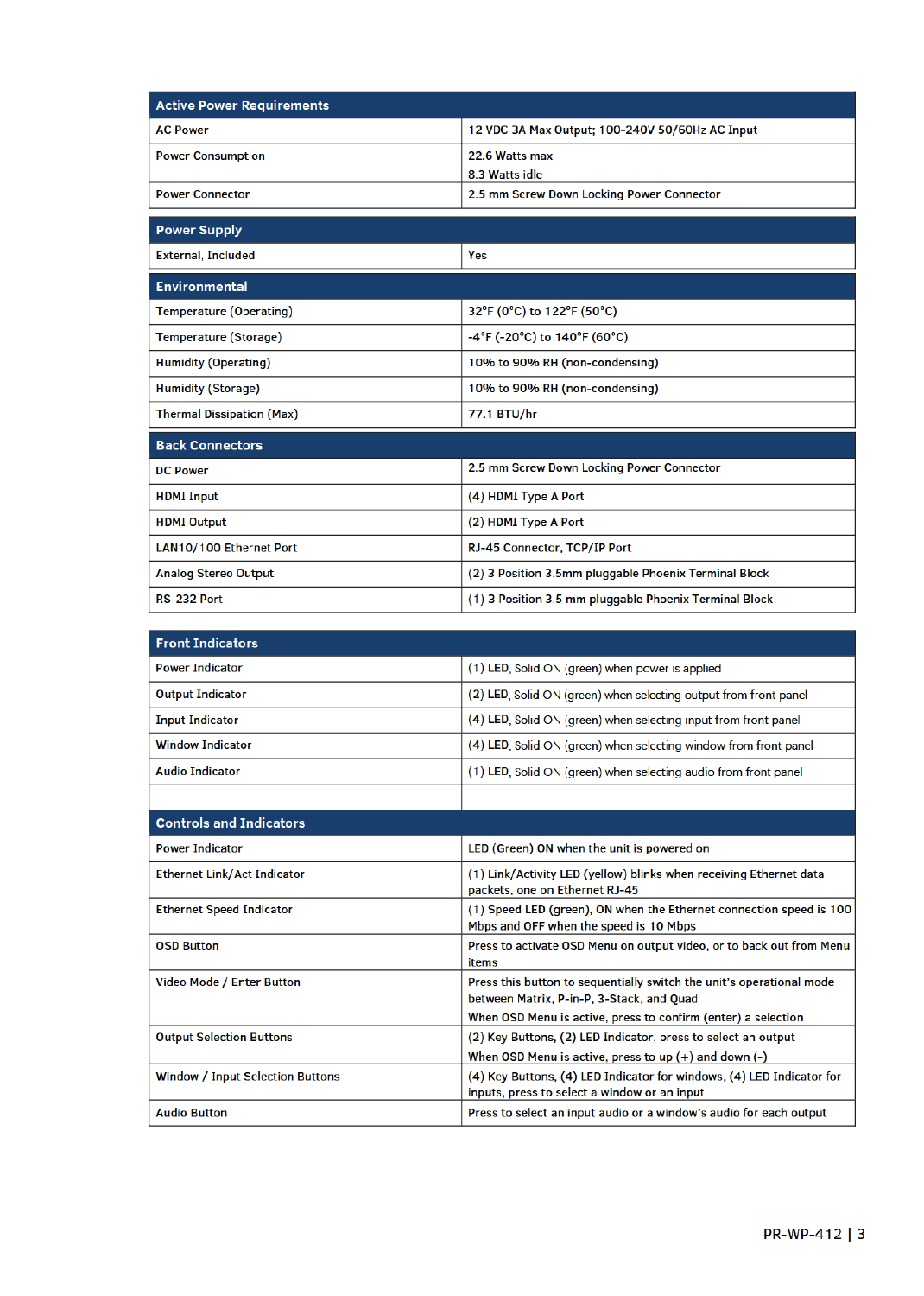| <b>Integrated Switcher &amp; Windowing Processor</b> |                                                                                                                                                                                                                                                               |
|------------------------------------------------------|---------------------------------------------------------------------------------------------------------------------------------------------------------------------------------------------------------------------------------------------------------------|
| <b>Video Switching</b>                               | In matrix mode, any of 4 inputs can be routed to each of 2 outputs<br>In windowing mode (P-in-P, 3-Stack, and Quad), the same signal will<br>be displayed on both outputs, any of 4 inputs can be routed to a<br>window of the selected preset windowing mode |
| <b>Video Inputs</b>                                  | (4) HDMI; supports HDMI/HDCP                                                                                                                                                                                                                                  |
| <b>Video Outputs</b>                                 | (2) HDMI; supports HDMI/HDCP                                                                                                                                                                                                                                  |
| <b>HDCP Support</b>                                  | Yes: HDCP 1.4 and 2.2<br>Key Management System for Fast Switching                                                                                                                                                                                             |
| <b>EDID Management</b>                               | A preferred EDID can be selected for each input or any display EDID<br>can be mirrored to any input independently                                                                                                                                             |

| <b>HDMI</b>                             |                                                                                                                                                                                                                                                                                                                                                                                                                                                                                                                                                                                                                                                                                                                                                                                                                                                                                                                                                                                                                                                                                                                                                  |
|-----------------------------------------|--------------------------------------------------------------------------------------------------------------------------------------------------------------------------------------------------------------------------------------------------------------------------------------------------------------------------------------------------------------------------------------------------------------------------------------------------------------------------------------------------------------------------------------------------------------------------------------------------------------------------------------------------------------------------------------------------------------------------------------------------------------------------------------------------------------------------------------------------------------------------------------------------------------------------------------------------------------------------------------------------------------------------------------------------------------------------------------------------------------------------------------------------|
| <b>Compatible Formats</b>               | HDMI, HDCP                                                                                                                                                                                                                                                                                                                                                                                                                                                                                                                                                                                                                                                                                                                                                                                                                                                                                                                                                                                                                                                                                                                                       |
| <b>Signal Type Support</b>              | <b>HDMI</b>                                                                                                                                                                                                                                                                                                                                                                                                                                                                                                                                                                                                                                                                                                                                                                                                                                                                                                                                                                                                                                                                                                                                      |
| <b>HDMI Supported Input Resolutions</b> | <b>VESA</b><br>640 x 480p @ 60, 72, 75 Hz<br>720 x 400p @ 70, 85 Hz<br>800 x 600p @ 56, 60, 72, 75, 85 Hz<br>848 x 480p @ 60 Hz<br>1024 x 768p @ 60, 70, 75, 85 Hz<br>1152 x 864p @ 75 Hz<br>1280 x 768p @ 60 Hz, 75 Hz<br>1280 x 800p @ 60 Hz (Reduce Blanking)<br>1280 x 960p @ 60 Hz<br>1280 x 1024p @ 60, 85 Hz<br>1360 x 768p @ 60, 75, 85 Hz<br>1366 x 768p @ 60 Hz (Reduce Blanking)<br>1400 x 1050p @ 60 Hz (Reduce Blanking), 75 Hz<br>1440 x 900p @ 60 Hz (Reduce Blanking), 75, 85 Hz<br>1600 x 900p @ 60 Hz (Reduce Blanking)<br>1600 x 1200p @ 60 Hz<br>1680 x 1050p @ 60 Hz (Reduce Blanking)<br>1920 x 1200p @ 60 Hz (Reduce Blanking)<br>2048 x 1080p @ 50, 60 Hz<br>2560 x 1440p @ 60 Hz (Reduce Blanking)<br><b>CEA Information Code (VIC) Formats</b><br>720 x 480i @ 59.94 60 Hz<br>720 x 576i @ 50 Hz<br>720 x 480p @ 59.94, 60 Hz<br>720 x 576p @ 50 Hz<br>1280 x 720p @ 50, 59.94, 60 Hz<br>1920 x 1080i @ 50, 59.94, 60 Hz<br>1920 x 1080p @ 24, 25, 29.97, 30, 50, 59.94, 60 Hz<br>2560 x 1080p @ 50, 60 Hz<br>3840 x 2160p @ 24, 25, 29.97, 30, 50, 59.94, 60 Hz<br>4096 x 2160p @ 24, 25, 29.97, 30, 50, 59.94, 60 Hz |
| <b>Output Signal Type</b>               | HDMI, HDCP                                                                                                                                                                                                                                                                                                                                                                                                                                                                                                                                                                                                                                                                                                                                                                                                                                                                                                                                                                                                                                                                                                                                       |
| <b>Output Connector</b>                 | <b>HDMI Type A Port</b>                                                                                                                                                                                                                                                                                                                                                                                                                                                                                                                                                                                                                                                                                                                                                                                                                                                                                                                                                                                                                                                                                                                          |
| <b>Output Scaling</b>                   | <b>Yes, Auto or Manual</b>                                                                                                                                                                                                                                                                                                                                                                                                                                                                                                                                                                                                                                                                                                                                                                                                                                                                                                                                                                                                                                                                                                                       |
| <b>Output Scaling Resolutions</b>       | 640 x 480p @ 60 Hz<br>720 x 480p @ 60 Hz<br>720 x 576p@ 50 Hz<br>800 x 600p @ 60 Hz<br>1280 x 720p @ 50/60 Hz<br>1024 x 768p @ 60 Hz<br>1280 x 768p, @ 60 Hz<br>1280 x 800p @ 60 Hz<br>1280 x 960p @ 60 Hz<br>1280 x 1024p @ 60 Hz<br>1360 x 768p @ 60 Hz<br>1366 x 768p @ 60 Hz<br>1400 x 1050p @ 60 Hz<br>1440 x 900p @ 60 Hz<br>1600 x 900p @ 60 Hz (Reduce Blanking)<br>1600 x 1200p @ 60 Hz<br>1680 x 1050p @ 60 Hz<br>1920 x 1080p @ 24, 25, 30, 50, 60 Hz<br>1920 x 1200p @ 60 Hz (Reduce Blanking)<br>3840 x 2160p @ 24, 25, 30, 50, 60 Hz<br>4096 x 2160p @ 24, 25, 30, 50, 60 Hz                                                                                                                                                                                                                                                                                                                                                                                                                                                                                                                                                       |
| <b>Input Video Level</b>                | $.8 - 1.2 V p-p$                                                                                                                                                                                                                                                                                                                                                                                                                                                                                                                                                                                                                                                                                                                                                                                                                                                                                                                                                                                                                                                                                                                                 |
| Data Rate (Max)                         | 18 Gbps                                                                                                                                                                                                                                                                                                                                                                                                                                                                                                                                                                                                                                                                                                                                                                                                                                                                                                                                                                                                                                                                                                                                          |
| Pixel Clock (Max)                       | Up to 600 Mhz                                                                                                                                                                                                                                                                                                                                                                                                                                                                                                                                                                                                                                                                                                                                                                                                                                                                                                                                                                                                                                                                                                                                    |